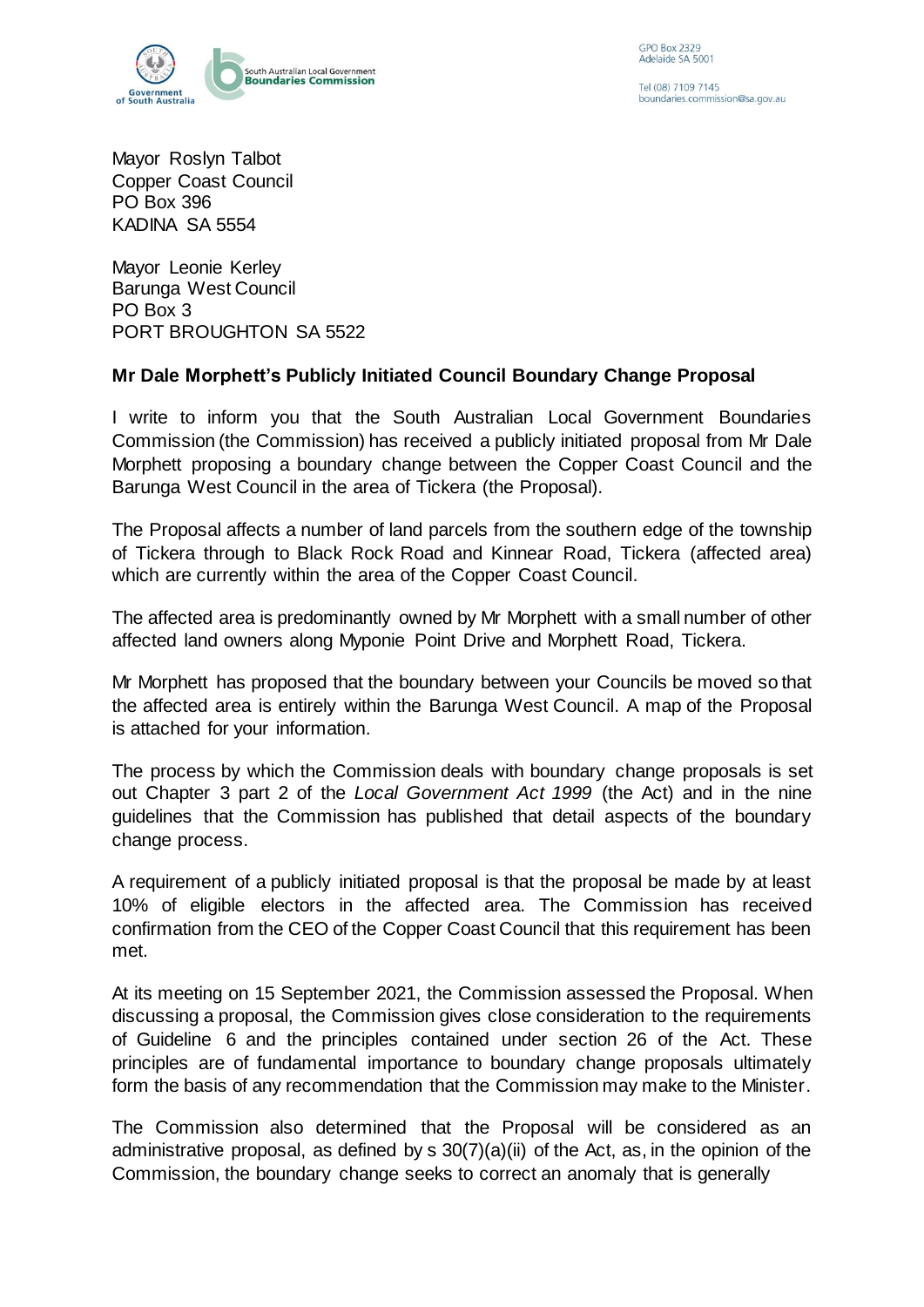

recognised. The Proposal will therefore be inquired into in accordance with s 30 of the Act, and the mandatory requirements outlined in Guideline 9 *– Engagement and Consultation*.

The inquiry will include consultation with both affected Councils and the broader community.

I must emphasise that the Commission's determination to inquire into the Proposal does not mean that the Proposal has been recommended to proceed. A recommendation to the Minister regarding this Proposal will be made once the Commission has conducted and considered the findings of its inquiry.

Section 30(5) of the Act provides the Commission with the ability to make variations to an administrative proposal as the Commission thinks fit. Ultimately, the recommendation made to the Minister will, in the Commission's view result in the best outcome for the affected communities.

The Commission may request additional information from the affected Councils or from Mr Morphett in accordance with section 32A(1) of the Act as part of its inquiry.

To assist the Commission in undertaking its inquiry, I would appreciate it if you could nominate a staff member in your Council who can act as the primary contact person for the Commission.

After conducting an inquiry into an administrative proposal, the Commission will consult with the Minister on the matter in accordance with section 30(3), before finalising a report on the Proposal, including the Commission's recommendations.

I also advise that, under the Commission's publication policy, the information about the proposal has been made available at— [www.agd.sa.gov.au/lgbc](http://www.agd.sa.gov.au/lgbc)

Thank you for your Council's co-operation in this matter. If you have further questions, please contact the Commission on 7109 7164 or [boundaries.commission@sa.gov.au.](mailto:boundaries.commission@sa.gov.au)

Yours sincerely

**Bruce Green** Chair, SA Local Government Boundaries Commission

29 September 2021